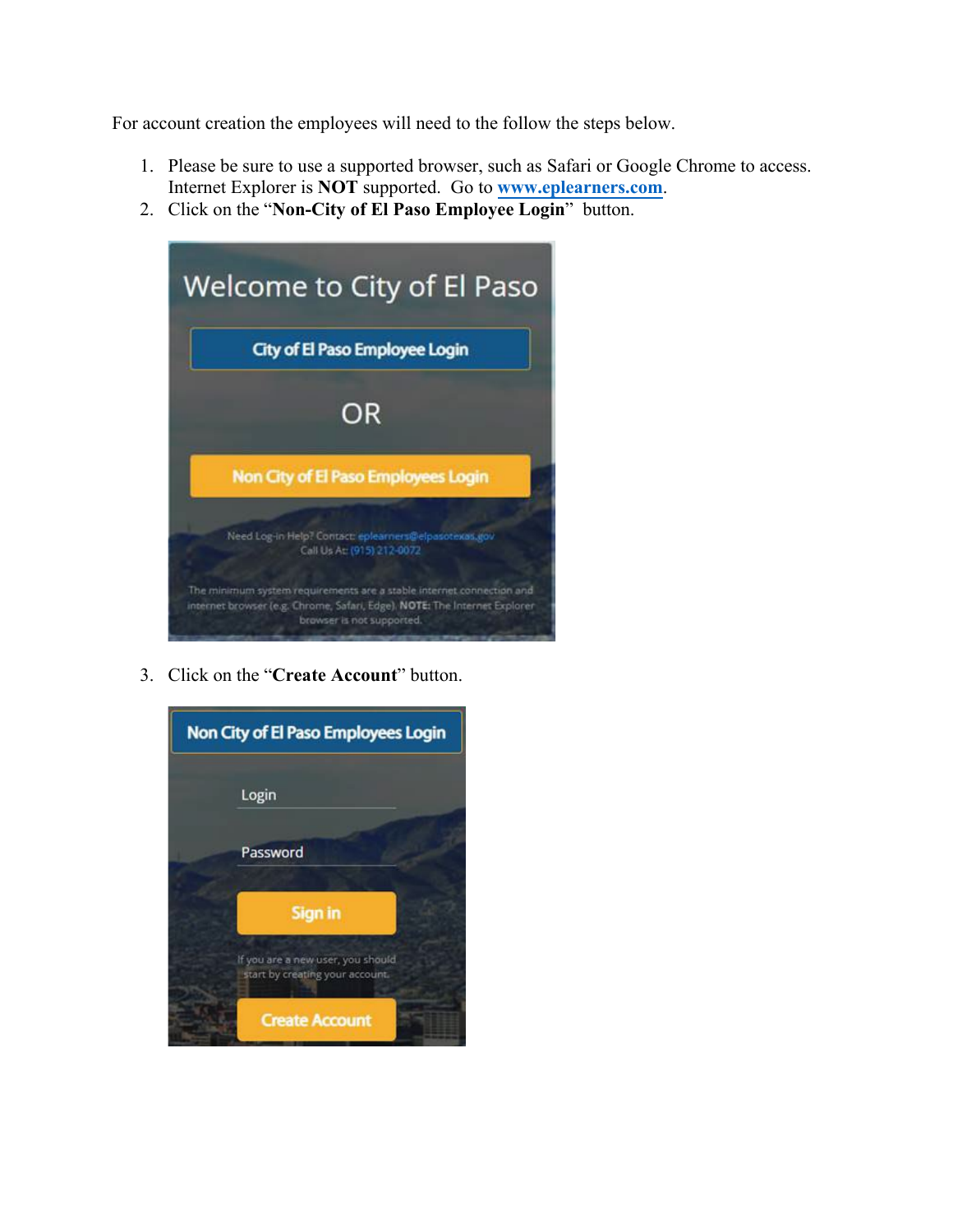4. Fill out the required information and ensure to use your work email address. Once this has been entered you will need to click on "**I'm not a robot**" checkbox and the "**Register**" button.

## Registration

New to the Learning Portal? Create your account below.

| First Name*     |                                     | Last Name*                                               |  |
|-----------------|-------------------------------------|----------------------------------------------------------|--|
| Email*          |                                     |                                                          |  |
| I'm not a robot | <b>reCAPTCHA</b><br>Privacy - Terms |                                                          |  |
|                 |                                     | By clicking on register, you agree with our Usage Terms. |  |
|                 |                                     | Register                                                 |  |

5. Check your email inbox for an **Account Creation Notification** email. This email will come from [support@eplearners](mailto:cityelpaso@geniussis.com).com. It will contain your Username and Password.

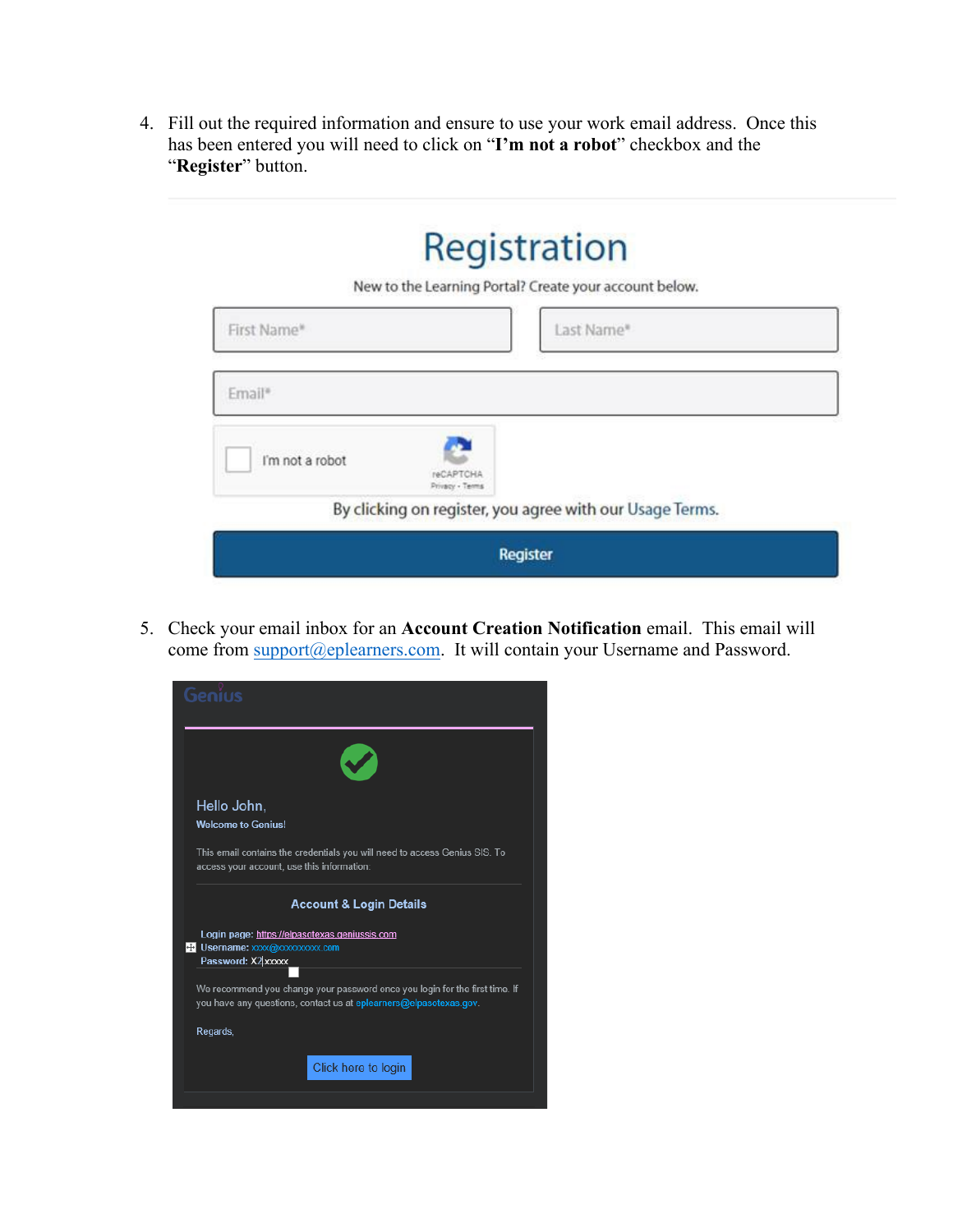Once an employee has created their account, they will need to follow the steps below to successfully register for the course.

- 1. Please be sure to use a supported browser, such as Safari or Google Chrome to access. Internet Explorer is **NOT** supported. Go to **[www.eplearners.com](https://gcc02.safelinks.protection.outlook.com/?url=http%3A%2F%2Fwww.eplearners.com%2F&data=05%7C01%7CLunaA%40elpasotexas.gov%7C3293dc01318740c73e7408da3365e3aa%7C66a8dcf9ed754a6f88e0510df9bdf2a9%7C1%7C0%7C637878809976735948%7CUnknown%7CTWFpbGZsb3d8eyJWIjoiMC4wLjAwMDAiLCJQIjoiV2luMzIiLCJBTiI6Ik1haWwiLCJXVCI6Mn0%3D%7C3000%7C%7C%7C&sdata=ovWLG%2FjD28em86GSvlc957tLdthJUg0saNsKCNbLoUY%3D&reserved=0)**.
- 2. Click on the "**Non-City of El Paso Employee Login**" button.



- 3. Sign-in using the credentials received via the **Account Creation Notification** email.
- 4. Once signed-in, you will need to click on "**Register for Course**." It is located on the left sidebar.



5. You will see the **On-Demand City of El Paso Convenience Store Ordinance** course in the Course Catalog. Click on the "**Register**" button.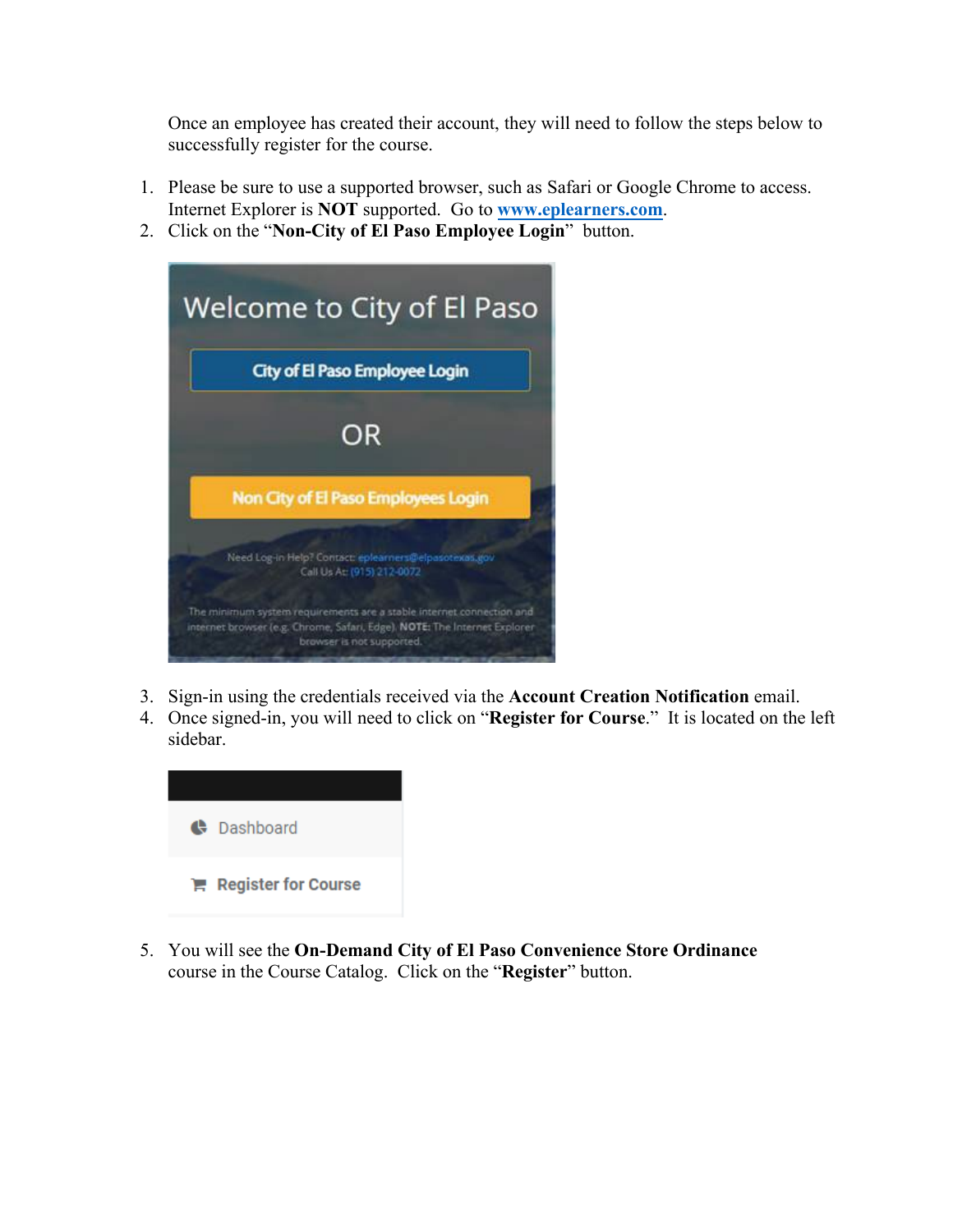

6. Once the course has been added to the cart, you will click on "**Proceed to Checkout**" located on the upper right hand corner.



7. You will be taken to the Checkout page. Here you will click on the "**Confirm**" button.

| Course                                                | Instructors       | <b>Start Date</b> | Location          | Tuition | Remove  |
|-------------------------------------------------------|-------------------|-------------------|-------------------|---------|---------|
| On-Demand City of El Paso Convenience Store Ordinance | Police Department | 05/10/2022        | Online Self-paced | \$0.00  | Remove  |
| <b>Change Courses</b>                                 |                   |                   |                   |         |         |
|                                                       |                   |                   |                   |         |         |
|                                                       |                   |                   |                   |         | Confirm |

8. Click on the "Go to Dashboard" button.